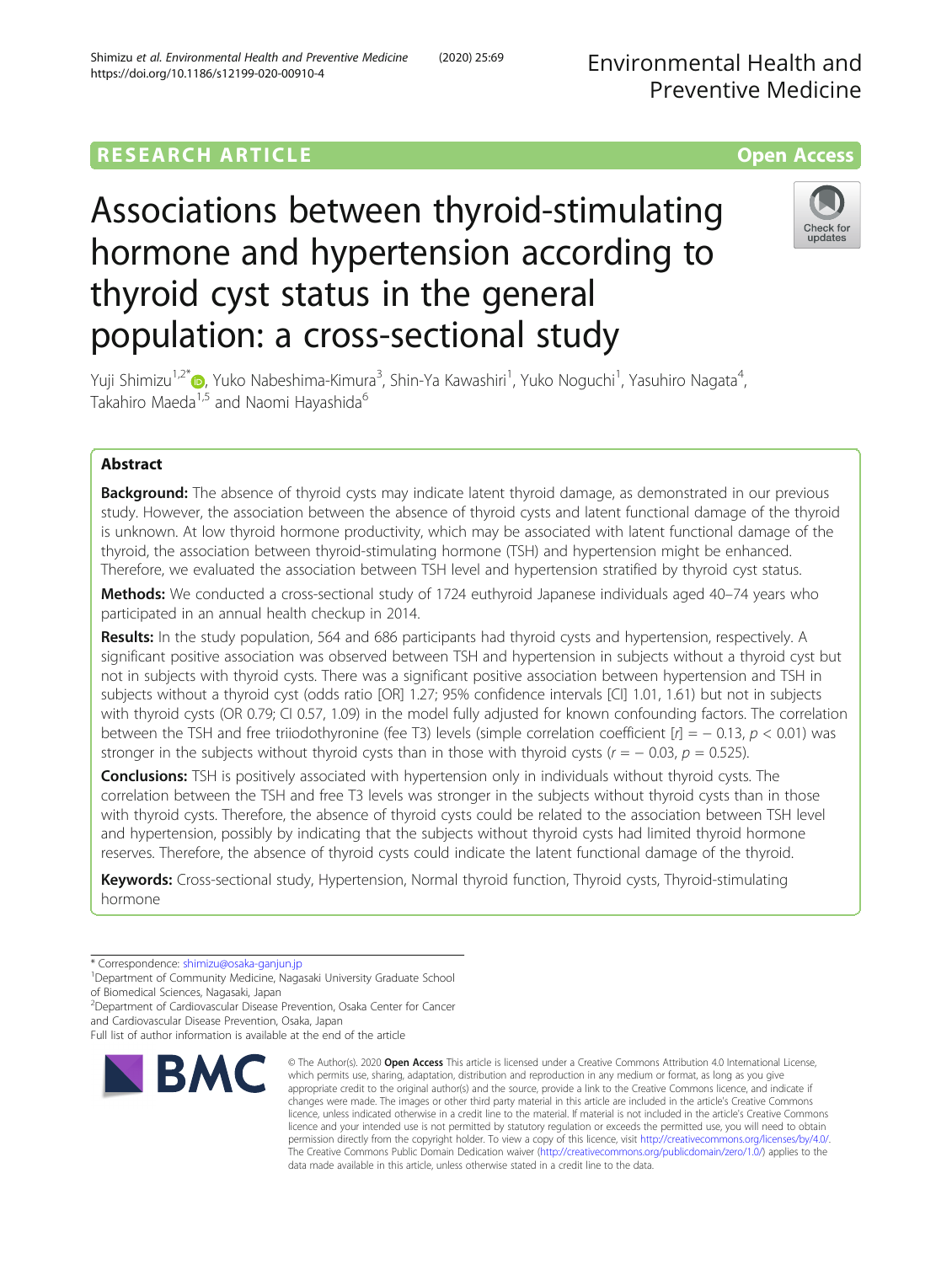## Background

The absence of thyroid cysts is associated with antithyroid peroxidase antibody (TPO-Ab), possibly by resulting in latent thyroid damage [[1\]](#page-7-0). Apart from TPO-Ab, factors such as anti-thyroid antibody and antithyroglobulin antibody have also been shown to cause latent thyroid dysfunction. However, the association between the absence of thyroid cysts and latent functional damage of the thyroid is unknown. Additionally, the normal range of TPO-Ab is revealed to have a positive correlation with atherosclerosis among the euthyroid population [[2\]](#page-7-0), while atherosclerosis has also been known to be positively associated with hypertension [\[3](#page-7-0), [4\]](#page-7-0). There could be a significant association between the manifestation of thyroid cysts and hypertension, thereby indicating a lesser influence of latent thyroid damage on hypertension. Although the presence of a thyroid cyst is not clinically significant, the fluid in thyroid cysts was reported to have a high concentration of thyroglobulin [[5\]](#page-7-0). Thyroglobulin is involved in the synthesis and transport of thyroid hormones (triiodothyronine (T3) and thyroxine  $(T4)$ ) [[6\]](#page-7-0). Thus, the presence of thyroid cysts may have beneficial effects on the production of thyroid hormones. The number of thyroid cysts was reported to increase with growth in school-going age, which is an important period of growth [[7\]](#page-7-0). On the other hand, low thyroid function such as congenital hypothyroidism is associated with slow growth [[8\]](#page-7-0).

Depending on the need for thyroid hormone, the pituitary gland secretes the thyroid-stimulating hormone (TSH) into the peripheral blood. In conditions such as hypothyroidism and elevated TSH level in the peripheral blood, a low level of thyroid hormone leads to reduced thyroid function. Studies have reported a positive association between TSH and blood pressure [\[9](#page-7-0), [10](#page-7-0)]. Both hyperthyroidism and hypothyroidism affect the cardiovascular system and cause diseases such as hypertension [[11\]](#page-7-0). Thus, the presence of thyroglobulin-rich thyroid cysts can affect the association between TSH and hypertension. However, there is no study on the effect of thyroid cysts on the association between TSH and hypertension. To evaluate these associations, we conducted a cross-sectional study of 1724 Japanese individuals aged 40–74 years who participated in an annual health check-up in 2014.

## Methods

## Study population

The study population comprised 1883 Japanese aged 40–74 years from the Saza town in the western part of Japan, who underwent an annual medical check-up in 2014 as recommended by the Japanese government.

To avoid the influence of thyroid disease, subjects with a history of thyroid disease ( $n = 60$ ), without thyroid function data such as TSH, free T3, and free T4 ( $n =$ 17), and without a normal range of T3 (normal range 2.1–4.1 pg/ml) and T4 (normal range 1.0–1.7 ng/dl) were excluded  $(n = 77)$ .

Additionally, subjects without body mass index (BMI) data ( $n = 1$ ), blood pressure data ( $n = 1$ ), and data for smoking status ( $n = 2$ ) and drinking status ( $n = 1$ ) were excluded. The remaining 1724 subjects with a mean age of 60.5 years (standard deviation (SD) 9.1; range 40–74) were enrolled in the study.

This study was approved by the Ethics Committee of Nagasaki University Graduate School of Biomedical Sciences (project registration number 14051404).

#### Data collection and laboratory measurements

A trained interviewer obtained the information for clinical characteristics. Bodyweight and height were measured with an automatic body composition analyzer (BF-220; Tanita, Tokyo, Japan) and BMI  $(kg/m<sup>2</sup>)$  was calculated. Systolic blood pressure (SBP) and diastolic blood pressure (DBP) were recorded during rest. Hypertension was defined as SBP  $\geq$  140 mmHg and/or DBP  $\geq$  90 mmHg and/or taking anti-hypertensive medication.

The fasting blood sample was collected. TSH, free T3, and free T4 were measured by standard procedures at LSI Medience Corporation (Tokyo, Japan). In addition, HbA1c, triglyceride (TG), and high-density lipoproteincholesterol (HDLc) were measured by standard procedures at SRL, Inc. (Tokyo, Japan).

The presence of a thyroid cyst was determined by experienced technicians using a LOGIQ Book XP with a 10-MHz transducer (GE Healthcare, Milwaukee, WI, USA). A cyst (maximum diameter  $\geq 2.0$  mm) in the thyroid without solid component was defined as a thyroid cyst in this study.

### Statistical analysis

Characteristics of the study population by thyroid cysts were expressed as mean  $\pm$  SD for continuous variables. Categorical variables such as sex, anti-hypertensive medication use, daily-drinker, and current-smoker were expressed as percent value. Since TSH showed a skewed distribution, the characteristics of the study population were expressed as median [the first quartile, the third quartile] followed by logarithmic transformation. The differences in mean values or proportions of characteristics were analyzed in relation to the presence of thyroid cysts. Significant differences were evaluated with analysis of variance (ANOVA) for continuous variables and with the chi-squared test for categorical values.

Simple and partial correlation analysis of TSH with thyroid hormone (free T3 and free T4) adjusted for age and sex were performed in relation to the presence of thyroid cysts.

Logistic regression models were used to calculate the odds ratios (ORs) and 95% confidence intervals (CIs) and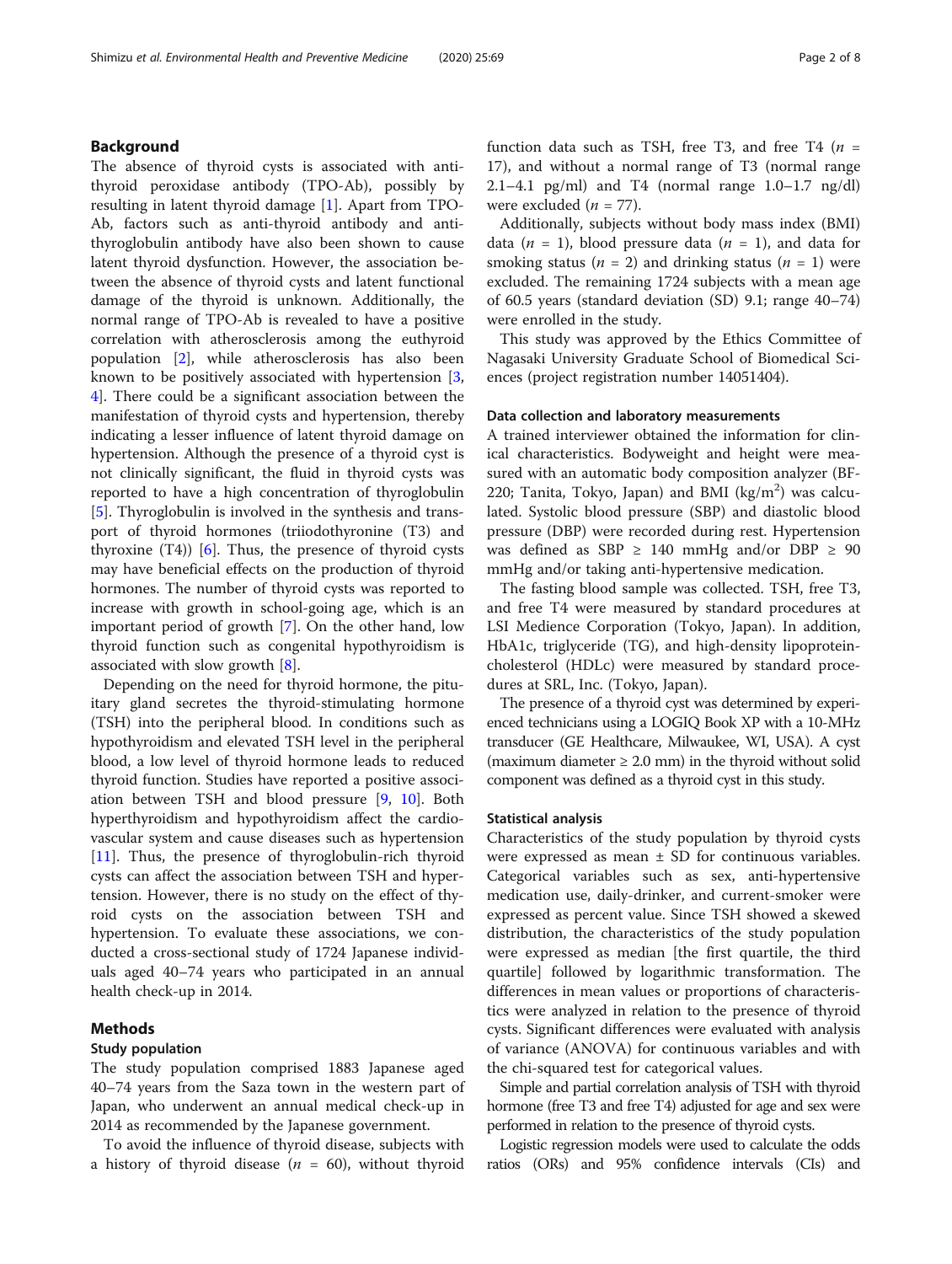<span id="page-2-0"></span>determine the association between hypertension and TSH (tertile and logarithmic values) and the association between subtypes of hypertension (systolic hypertension and diastolic hypertension) and TSH (logarithmic values) in all subjects and in subjects without and with thyroid cyst. In addition, we determined the association between sub-hypertension type (systolic hypertension and diastolic hypertension) and thyroid cyst using logistic regression analysis.

Three adjustment models were used. Model 1 was adjusted only for sex and age; model 2 was further adjusted for free T3 (pg/ml); and finally, model 3 was further adjusted for potential confounding factors including cardiovascular risk factors such as BMI (kg/m<sup>2</sup>), smoking status (current, former, and never), drinking status (non, often, daily), HbA1c (%), TG (mg/dl), and HDLc (mg/dl).

Using analysis of covariance (ANCOVA), the status of thyroid cysts with specific TSH-adjusted free T3 values among non-hypertensive participants were also calculated to evaluate the different levels of thyroid hormones needed based on the status of thyroid cysts among nonhypertensive participants.

All statistical analyses were performed with the SAS system for Windows (version 9.4: SAS Inc., Cary, NC, USA). A  $p$  value < 0.05 was statistically significant.

## Results

## Characteristics of the study population

The characteristics of the study population stratified according to the presence of thyroid cysts are shown in Table 1. Subjects with thyroid cysts included significantly

Table 1 Characteristics of study population

less male and older individuals who had significantly higher SBP and DBP than those without thyroid cyst.

#### Correlations between TSH and thyroid hormones

Table [2](#page-3-0) shows the correlation between TSH and thyroid hormones (free T3 and free T4) in all subjects and subjects stratified according to the presence or absence of thyroid cyst.

For all subjects, TSH had a significant inverse correlation with free T3 and free T4. These correlations were slightly stronger in subjects without thyroid cyst but not significant in subjects with thyroid cysts. In subjects with thyroid cysts, there was a weak but significant correlation between TSH and free T4.

## Associations between hypertension and TSH

The ORs and 95% CIs for the association between hypertension and TSH are shown in Table [3.](#page-3-0) For all subjects, TSH had a significant positive association with hypertension in model 1 and model 2, but the association was not significant in model 3. The positive association between TSH and hypertension was slightly stronger in subjects without thyroid cyst in all three models. There was no significant association between TSH and hypertension in subjects with thyroid cysts.

## Effect of association between TSH and presence or absence of thyroid cysts on hypertension

Since the number of subjects with thyroid cysts  $(n =$ 564) was smaller than that of subjects without

|                                 | Thyroid cyst                      |                                   | p            |  |
|---------------------------------|-----------------------------------|-----------------------------------|--------------|--|
|                                 | $(-)$                             | $(+)$                             |              |  |
| Number at risk                  | 1160                              | 564                               |              |  |
| Gender of men, %                | 40.7                              | 29.4                              | < 0.001      |  |
| Age, years                      | $59.8 \pm 9.4$                    | $62.0 \pm 8.2$                    | < 0.001      |  |
| TSH, (0.39-4.01) µlU/ml         | 1.57 $[1.10, 2.29]$ <sup>*1</sup> | 1.60 $[1.07, 2.33]$ <sup>*1</sup> | $0.850^{*2}$ |  |
| free T3, (2.1-4.1) pg/ml        | $3.2 \pm 0.3$                     | $3.2 \pm 0.3$                     | 0.054        |  |
| free T4, (1.0-1.7) ng/dl        | $1.3 \pm 0.2$                     | $1.2 \pm 0.1$                     | 0.107        |  |
| BMI, $kg/m2$                    | $22.9 \pm 3.4$                    | $22.6 \pm 3.3$                    | 0.141        |  |
| Current smoker, %               | 14.7                              | 11.5                              | 0.068        |  |
| Daily drinker, %                | 40.9                              | 39.2                              | 0.506        |  |
| SBP, mmHq                       | $124 \pm 17$                      | $126 \pm 17$                      | 0.005        |  |
| DBP, mmHg                       | $73 \pm 11$                       | $74 \pm 10$                       | 0.045        |  |
| Anti-hypertensive medication, % | 28.7                              | 33.0                              | 0.070        |  |
| HbA1c, %                        | $5.6 \pm 0.6$                     | $5.6 \pm 0.6$                     |              |  |
| TG, mg/dl                       | $107 \pm 79$                      | $101 \pm 60$                      |              |  |
| HDLc, mg/dl                     | $60 \pm 15$<br>$61 \pm 15$        |                                   | 0.057        |  |

TSH Thyroid-stimulating hormone, T3 Triiodothyronine, T4 Thyroxine, BMI Body mass index, SBP Systolic blood pressure, DBP Diastolic blood pressure.TG Triglycerides, HDLc HDL-cholesterol. Values are mean ±standard deviation. \*1: Values are median [the first quartile, third quartile]. .\*2: Logarithmic transformation was used for evaluating p.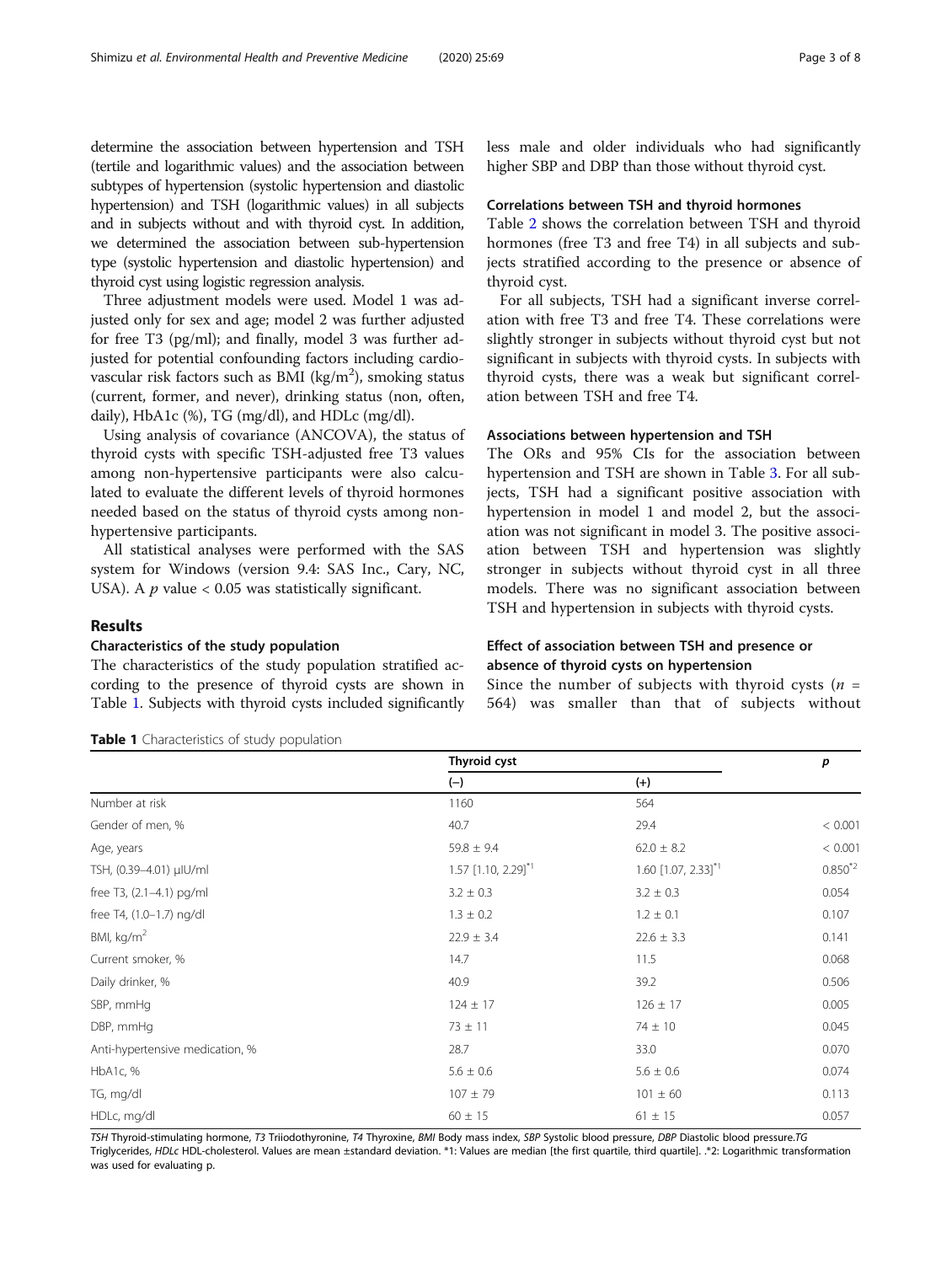|                            | free triiodothyronine (free T3) |         | free thyroxine (free T4) |         |
|----------------------------|---------------------------------|---------|--------------------------|---------|
|                            | r                               | (p)     | r                        | (p)     |
| Total                      |                                 |         |                          |         |
| Number at risk             |                                 |         | 1724                     |         |
| Simple                     | $-0.10$                         | < 0.001 | $-0.15$                  | < 0.001 |
| Partial                    | $-0.09$                         | < 0.001 | $-0.15$                  | < 0.001 |
| Thyroid cyst (-)           |                                 |         |                          |         |
| Number at risk             |                                 |         | 1160                     |         |
| Simple                     | $-0.13$                         | < 0.001 | $-0.18$                  | < 0.001 |
| Partial                    | $-0.12$                         | < 0.001 | $-0.18$                  | < 0.001 |
| Thyroid $\text{cyst } (+)$ |                                 |         |                          |         |
| Number at risk             |                                 |         | 564                      |         |
| Simple                     | $-0.03$                         | 0.525   | $-0.09$                  | 0.030   |
| Partial                    | $-0.03$                         | 0.418   | $-0.09$                  | 0.030   |

## <span id="page-3-0"></span>Table 2 Correlations between thyroid stimulating hormone (TSH) and thyroid hormones

Partial correlation analysis is adjusted for sex and age. Logarithmic transformation was used for TSH.

thyroid cyst ( $n = 1160$ ), sample size bias may have influenced the thyroid cyst status-specific association between TSH and hypertension. Therefore, we analyzed the effects of the associations between TSH (logarithmic value) and the two thyroid cysts categories (without and with) on hypertension. Significant effects of the associations were observed, and the adjusted  $p$  value was 0.024, 0.017, and 0.019 for model 1, model 2, and model 3, respectively (not shown in the table).

|                            | Thyroid stimulating hormone (TSH) |                   |                       | p     | <b>TSH</b>              |
|----------------------------|-----------------------------------|-------------------|-----------------------|-------|-------------------------|
|                            | $T1$ (low)                        | T2 (medium)       | T3 (high)             |       | (logarithmic<br>values) |
| <b>Total</b>               |                                   |                   |                       |       |                         |
| Number at risk             | 571                               | 579               | 574                   |       |                         |
| Number of case             | 200 (35.0)                        | 231 (39.9)        | 255 (44.4)            |       |                         |
| Model 1                    |                                   | 1.22 (0.95, 1.59) | 1.34 (1.03, 1.73)     | 0.029 | 1.23 (1.03, 1.47)       |
| Model 2                    |                                   | 1.23 (0.95, 1.59) | 1.35 (1.04, 1.75)     | 0.024 | 1.24 (1.04, 1.48)       |
| Model 3                    |                                   | 1.15(0.88, 1.51)  | 1.15(0.87, 1.51)      | 0.324 | 1.10 (0.91, 1.33)       |
| Thyroid cyst (-)           |                                   |                   |                       |       |                         |
| Number at risk             | 376                               | 395               | 389                   |       |                         |
| Number of case             | 117(31.1)                         | 143 (36.2)        | 174 (44.7)            |       |                         |
| Model 1                    |                                   | 1.26 (0.91, 1.75) | $1.62$ (1.17, 2.24)   | 0.003 | 1.42 (1.14, 1.78)       |
| Model 2                    |                                   | 1.27 (0.92, 1.76) | 1.64 (1.19, 2.28)     | 0.003 | 1.44 (1.15, 1.81)       |
| Model 3                    |                                   | 1.18(0.83, 1.66)  | 1.37 (0.97, 1.95)     | 0.075 | 1.27(1.01, 1.61)        |
| Thyroid $\text{cyst } (+)$ |                                   |                   |                       |       |                         |
| Number at risk             | 195                               | 184               | 185                   |       |                         |
| Number of case             | 83 (42.6)                         | 88 (47.8)         | 81 (43.8)             |       |                         |
| Model 1                    |                                   | 1.19 (0.78, 1.84) | 0.94(0.61, 1.45)      | 0.794 | $0.94$ $(0.70, 1.27)$   |
| Model 2                    |                                   | 1.19 (0.78, 1.84) | 0.95(0.62, 1.45)      | 0.804 | $0.95$ $(0.70, 1.28)$   |
| Model 3                    |                                   | 1.13(0.71, 1.77)  | $0.78$ $(0.49, 1.24)$ | 0.306 | $0.79$ $(0.57, 1.09)$   |

Table 3 Odds ratios (ORs) and 95% confidence intervals (CIs) for hypertension in relation to thyroid stimulating hormone (TSH)

Model 1: adjusted for sex and age. Model 2: + free T3. Model 3: + BMI, smoking status, drinking status, TG, HDLc and HbA1c. Tertile values of TSH for men and women are <1.21 μIU/ml and <1.26 μIU/ml for T1 (low), 1.21-1.89 μIU/ml and 1.26-2.08 μIU/ml for T2 (medium), and 1.90 μIU/ml ≤ and 2.09 μIU/ml ≤ for T3 (high). Case: hypertension. TSH (logarithmic values): ORs and 95% CIs for hypertension in relation to logarithmic values of TSH. ORs and 95% CIs are calculated by logistic regression models.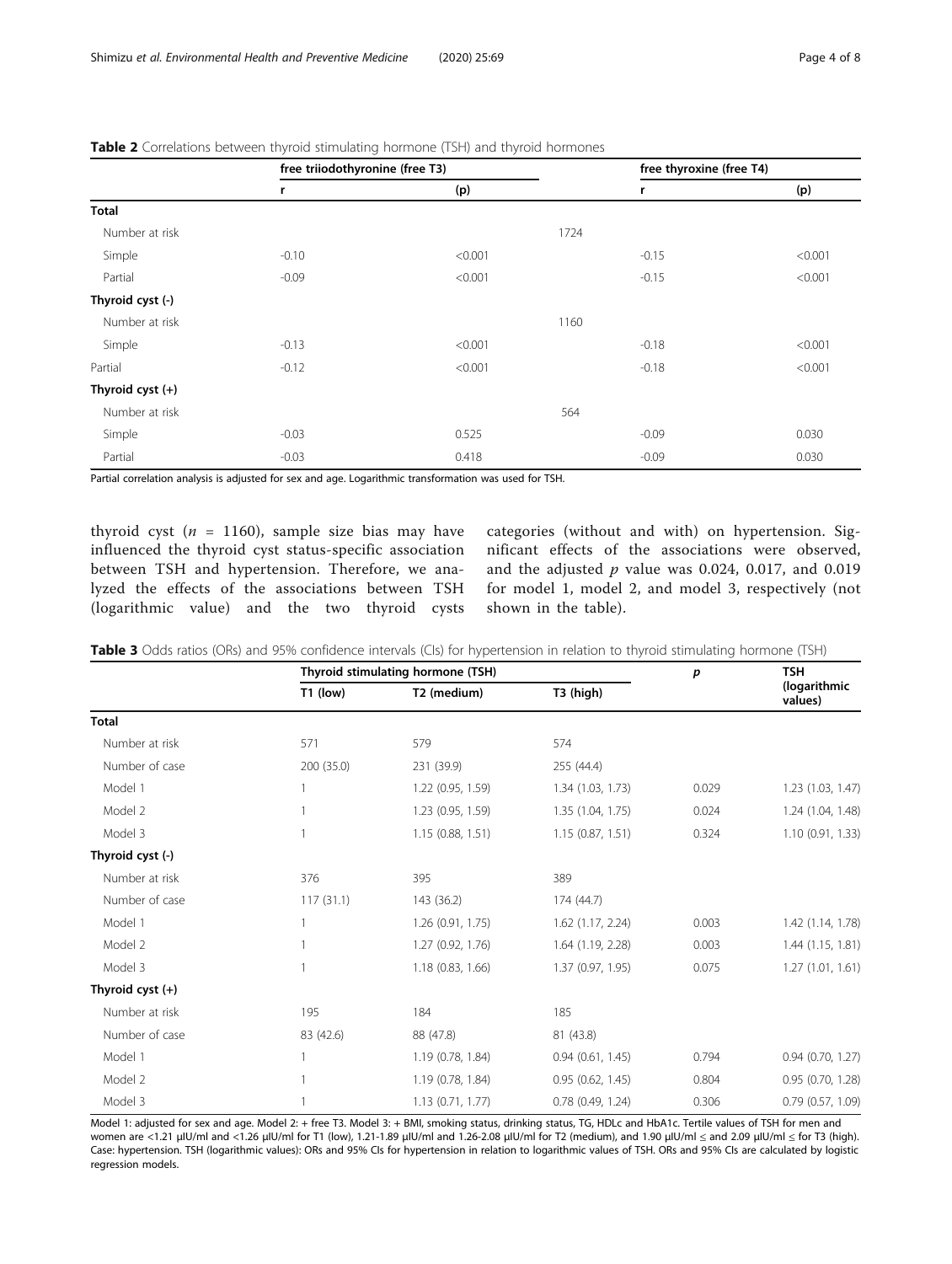## <span id="page-4-0"></span>Association between subtype of hypertension and TSH in subjects not taking anti-hypertensive medication

We analyzed the association between the subtype of hypertension (systolic hypertension and diastolic hypertension) and TSH in subjects not taking anti-hypertensive medication (Table 4). For total subjects and subjects with thyroid cysts, there was no significant association between TSH and systolic or diastolic hypertension.

For subjects without thyroid cyst, TSH had a significant positive association with systolic hypertension. Moreover, no significant association between TSH and diastolic hypertension was observed, although there was a positive tendency between TSH and diastolic hypertension.

## Association between subtype of hypertension and thyroid cyst in subjects not taking anti-hypertensive medication

As shown in Table [5](#page-5-0), the presence of thyroid cyst had a significant positive association with systolic hypertension but not with diastolic hypertension.

## Different levels of thyroid hormone needed based on the status of thyroid cysts among non-hypertensive participants

To avoid the influence of over- and under-stimulated thyroid function, TSH-adjusted free T3 values in subjects without hypertension were calculated. We found that subjects with thyroid cysts ( $n = 312$ ) had significantly lower values of free T3 (least mean square ± standard error  $3.13 \pm 0.02$  pg/mL) than those in subjects without thyroid cyst ( $n = 726$ ) (3.18 ± 0.01) ( $p = 0.021$ ) (not shown in the table).

## **Discussion**

This study shows that TSH had a significant positive association with hypertension only in subjects without thyroid cyst. Therefore, the absence of thyroid cysts could be related to the association between TSH level and hypertension, possibly by indicating the latent functional damage of the thyroid.

Previous population-based cross-sectional studies reported a positive association between TSH and blood pressure (both systolic and diastolic) [[9\]](#page-7-0). Another study reported that TSH had a positive association with diastolic blood pressure but not with systolic blood pressure [\[10](#page-7-0)]. Our previous study with a euthyroid population revealed a significant positive association between hypertension and subclinical hypothyroidism among participants without thyroid cysts, but not among those with thyroid cysts  $[12]$ . In this study, we found further evidence that TSH was positively associated with

**Table 4** Odds ratios (ORs) and 95% confidence intervals (CIs) for hypertension in relation to thyroid stimulating hormone (TSH) among not-taking antihypertensive medication

|                    | Systolic hypertension    |       | <b>Diastolic hypertension</b> |       |  |
|--------------------|--------------------------|-------|-------------------------------|-------|--|
|                    | TSH (logarithmic values) | p     | TSH (logarithmic values)      | p     |  |
| <b>Total</b>       |                          |       |                               |       |  |
| Number at risk     | 1205                     |       | 1205                          |       |  |
| Number of case     | 154 (12.8)               |       | 72 (6.0)                      |       |  |
| Model 1            | 1.31 (0.97, 1.77)        | 0.078 | 1.30 (0.86, 1.96)             | 0.214 |  |
| Model 2            | 1.36 (1.00, 1.84)        | 0.047 | 1.37 (0.90, 2.08)             | 0.146 |  |
| Model 3            | 1.28 (0.94, 1.73)        | 0.118 | 1.32 (0.87, 2.00)             | 0.189 |  |
| Thyroid cyst $(-)$ |                          |       |                               |       |  |
| Number at risk     | 827                      |       | 827                           |       |  |
| Number of case     | 91(11.0)                 |       | 49 (5.9)                      |       |  |
| Model 1            | 1.62 (1.09, 2.40)        | 0.017 | 1.49 (0.90, 2.47)             | 0.118 |  |
| Model 2            | 1.73 (1.15, 2.58)        | 0.008 | 1.60 (0.96, 2.67)             | 0.071 |  |
| Model 3            | 1.62 (1.08, 2.44)        | 0.021 | 1.57 (0.93, 2.65)             | 0.092 |  |
| Thyroid cyst (+)   |                          |       |                               |       |  |
| Number at risk     | 378                      |       | 378                           |       |  |
| Number of case     | 63 (16.7)                |       | 23(6.1)                       |       |  |
| Model 1            | 0.95(0.59, 1.53)         | 0.824 | $0.96$ $(0.47, 1.98)$         | 0.918 |  |
| Model 2            | 0.94(0.58, 1.52)         | 0.812 | $0.96$ $(0.47, 1.88)$         | 0.918 |  |
| Model 3            | 0.78(0.47, 1.30)         | 0.344 | $0.75$ $(0.35, 1.62)$         | 0.465 |  |

Model 1: adjusted for sex and age. Model 2: + free T3. Model 3: + BMI, smoking status, drinking status, TG, HDLc and HbA1c. Case: hypertension. TSH (logarithmic values): ORs and 95% CIs for hypertension in relation to logarithmic values of TSH. ORs and 95% CIs are calculated by logistic regression models.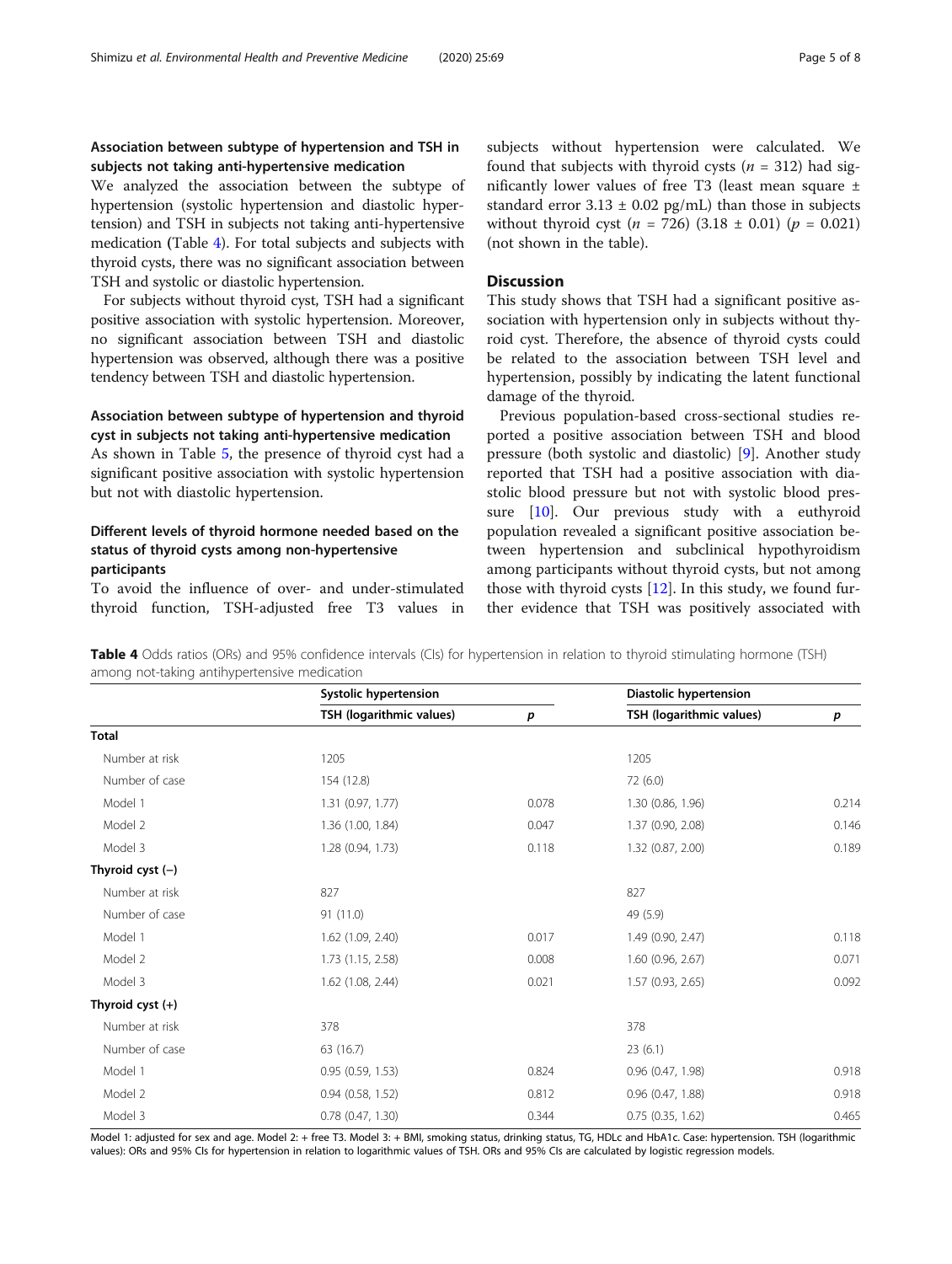|                | Systolic hypertension |                     |       | Diastolic hypertension |                   |       |
|----------------|-----------------------|---------------------|-------|------------------------|-------------------|-------|
|                | Thyroid cyst          |                     | p     | Thyroid cyst           |                   | р     |
|                | $(-)$                 | $(+)$               |       | $(-)$                  | $(+)$             |       |
| Total          |                       |                     |       |                        |                   |       |
| Number at risk | 827                   | 378                 |       | 827                    | 378               |       |
| Number of case | 91 (11.0)             | 63 (16.7)           |       | 49 (5.9)               | 23(6.1)           |       |
| Model 1        |                       | 1.51 (1.05, 2.18)   | 0.025 |                        | 1.10(0.65, 1.86)  | 0.728 |
| Model 2        |                       | 1.53 (1.06, 2.20)   | 0.023 |                        | 1.11(0.65, 1.87)  | 0.710 |
| 2003Model 3    |                       | $1.61$ (1.10, 2.33) | 0.013 |                        | 1.12 (0.66, 1.90) | 0.685 |

<span id="page-5-0"></span>**Table 5** Odds ratios (ORs) and 95% confidence intervals (CIs) for hypertension in relation to thyroid cyst among not-taking antihypertensive medication

Model 1: adjusted for age and sex. Model 2: + free T3. Model 3: + BMI, smoking status, drinking status, TG, HDLc and HbA1c. Case: hypertension (systolic or diastolic). ORs and 95% CIs are calculated by logistic regression models.

both systolic hypertension and diastolic hypertension only in subjects without thyroid cyst (Table [4\)](#page-4-0).

The potential mechanism underlying the present results is shown in Fig. 1. Thyroid cysts might support thyroid function, possibly by pooling thyroglobulin.

Thyroid cysts are reported to be rich in thyroglobulin [[5\]](#page-7-0) which plays a crucial role in synthesizing and transporting thyroid hormones [[6\]](#page-7-0). Therefore, subjects with thyroid cysts might have a higher capacity of producing thyroid hormone than those without thyroid cyst. Furthermore, because decreased thyroid function may lead to extended longevity, aging processes might decrease the demand on thyroid hormone activity [[13\]](#page-7-0). Therefore, thyroid cysts might be formed during aging partly due to comparatively excess levels of thyroid hormone. Congruent to these observations, participants with thyroid cysts were significantly older than those without thyroid cyst in the current study (Table [1,](#page-2-0) Fig. 1 b). However, there was no significant difference in thyroid function as gauged by the levels of free T3, free T4, and TSH (Table [1\)](#page-2-0). The absence of thyroid cysts may indicate latent thyroid damage [[1](#page-7-0)] since TPO-Ab, which is a known cause of autoimmune thyroiditis, is inversely associated with thyroid cysts among the euthyroid population. Moreover, a significant inverse correlation was observed between TSH and free T3 in subjects without thyroid cyst (sex-and age-adjusted partial correlation coefficient  $(r) = -0.12$ ,  $p < 0.001$ ) but not in subjects with thyroid cyst ( $r = -0.03$ ,  $p = 0.418$ ) (Table [2](#page-3-0), Fig. 1 c). Furthermore, all subjects showed a significant inverse correlation between TSH and free T4, and the

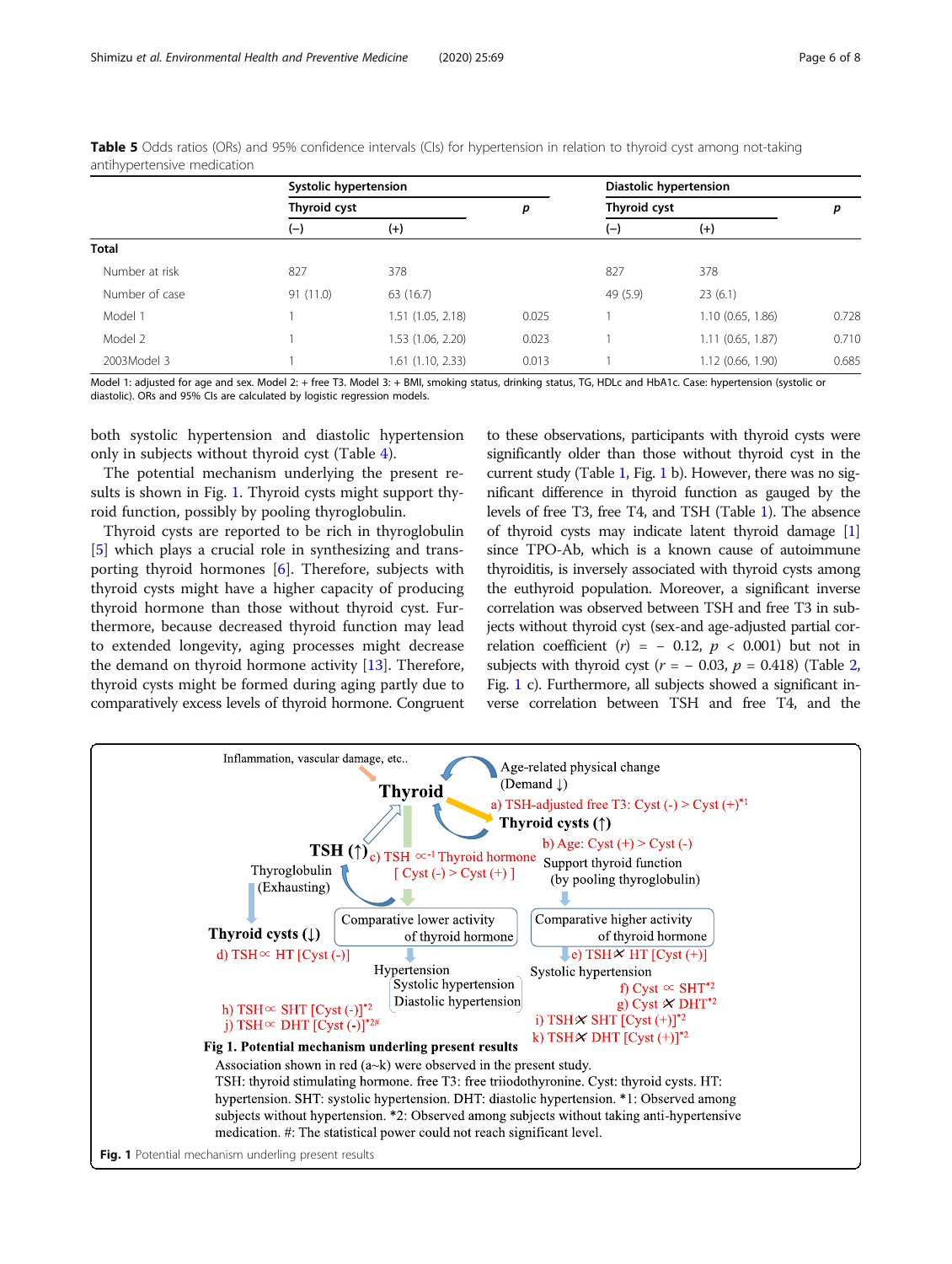magnitude of this correlation was stronger in subjects without thyroid cyst ( $r = -0.18$ ,  $p < 0.001$ ) than in those with thyroid cysts  $(r = -0.09, p = 0.030)$  (Table [2,](#page-3-0) Fig. [1](#page-5-0) c). As a result of negative feedback, high levels of T3 and T4 inhibit the TSH secretion from the pituitary gland. The stronger correlation between TSH and thyroid hormone observed in subjects without thyroid cyst than in those with thyroid cysts likely indicates that subjects without thyroid cysts had limited reserves of thyroid hormone. The capacity of producing thyroid hormone in subjects without thyroid cyst is weaker than in subjects with thyroid cysts. Elevated levels of TSH could lead to a more severe reduction in thyroid hormone activity in subjects without thyroid cyst than in those with thyroid cysts. Therefore, the positive association observed in subjects without thyroid cyst (Table [3](#page-3-0), Fig. [1](#page-5-0) d) can be due to the reduced activity of thyroid hormone. Furthermore, there was no significant association between hypertension and TSH among participants with thyroid cysts (Table [3](#page-3-0), Fig. [1](#page-5-0) e). These results indicate that the TSH levels of participants with thyroid cysts were no longer associated with the activity of thyroid hormone.

Both hypothyroidism and hyperthyroidism were reported to affect the cardiovascular system and increase the risk of hypertension  $[11, 14, 15]$  $[11, 14, 15]$  $[11, 14, 15]$  $[11, 14, 15]$  $[11, 14, 15]$ . An increase in diastolic blood pressure was uncommon in hyperthyroidism because of the reduction in systemic vascular resistance [[14,](#page-7-0) [16\]](#page-7-0). Hypothyroidism was reported to be associated with increased diastolic blood pressure [\[11](#page-7-0), [15](#page-7-0)]. Additional analysis in subjects not taking anti-hypertensive medication showed that thyroid cyst had a significant positive association with systolic hypertension but not diastolic hypertension (Table [5](#page-5-0), Fig. [1](#page-5-0) f, g). Therefore, subjects with thyroid cysts can have a higher activity of thyroid hormone than those without thyroid cyst. Furthermore, this study showed that both systolic hypertension and diastolic hypertension were positively associated with TSH in subjects without thyroid cyst but not in subjects with thyroid cysts (Table  $4$  Fig. [1](#page-5-0) h–k). These results support the above-mentioned mechanisms.

Although thyroid cysts can have a beneficial effect on the production of thyroid hormones, there was no significant difference in the thyroid hormone levels between subjects without and with thyroid cyst in this study population. This paradoxical phenomenon can be explained by the different levels of thyroid hormone needed by different individuals. To avoid the influence of over- and under-stimulated thyroid function, we calculated the TSH-adjusted free T3 values in the subjects without hypertension because these values could indicate the demand value of the thyroid hormone. We found subjects with thyroid cysts ( $n = 312$ ) had significantly lower values of free T3 (least mean square  $\pm$ standard error 3.13  $\pm$  0.02 pg/ml) than those without thyroid cyst (*n* = 726) (3.[1](#page-5-0)8  $\pm$  0.01) ( $p$  = 0.021) (Fig. 1 a).

This study is clinically significant since the results showed that the thyroid cyst, which is generally regarded to lack clinical significance, can be a determinant factor in the association between TSH and hypertension; higher TSH levels may indicate lower thyroid function that is associated with hypertension only among participants without thyroid cyst. Moreover, the presence of thyroid cysts could indicate high risk of systolic hypertension due to high production of thyroid hormone. Therefore, the absence of thyroid cysts is associated with latent functional damage of the thyroid. In addition, even further investigation is necessary, as these results indicate that the methods for anti-hypertension might be quite different between patients with or without thyroid cysts, even among euthyroid patients; for participants with thyroid cysts, thyroid hormone inhibitors are necessary, whereas for participants without thyroid cyst, supplements of thyroid hormone may be effective.

Unlike regular epidemiological studies, the current work performed a multi-faceted analysis in a general population and the obtained results explained a single mechanism. While subclinical thyroid disease (characterized by normal levels of the thyroid hormone but elevated or decreased TSH levels) is known to be associated with cardiovascular disease [[17](#page-7-0)], the precise mechanisms contributing to the same are yet to be understood. By analyzing the status of thyroid cysts, the present study indicates that a comparatively higher activity of the thyroid hormone is associated with hypertension. The relatively higher activity of the thyroid hormone can be estimated by the strength of the association between TSH and thyroid hormone and not by the levels of thyroid hormone alone. These results could provide efficient cues to clarify the mechanistic details of cardiovascular risks associated with subclinical thyroid disease.

This study has potential limitations. First, we evaluated only the presence or absence of thyroid cyst and did not consider the number and size of cysts. Second, the presence of anti-thyroglobulin antibody causes a marked decrease in thyroglobulin level [\[5\]](#page-7-0). Although the antithyroglobulin antibody might be a strong confounding factor, we could not measure anti-thyroglobulin antibody because of the limited amount of blood sample. Third, the turnover of thyroid hormone may be different in nonatherosclerotic subjects with thyroid cysts, but we could not evaluate the half-life of thyroid hormone. Fourth, this was a cross-sectional study, and thus, causal relationships could not be established. In future, studies should be conducted after taking these factors into consideration.

## Conclusion

In conclusion, TSH is positively associated with hypertension only in individuals without a thyroid cyst. And the correlation between the TSH and thyroid hormone levels was stronger in the subjects without thyroid cysts